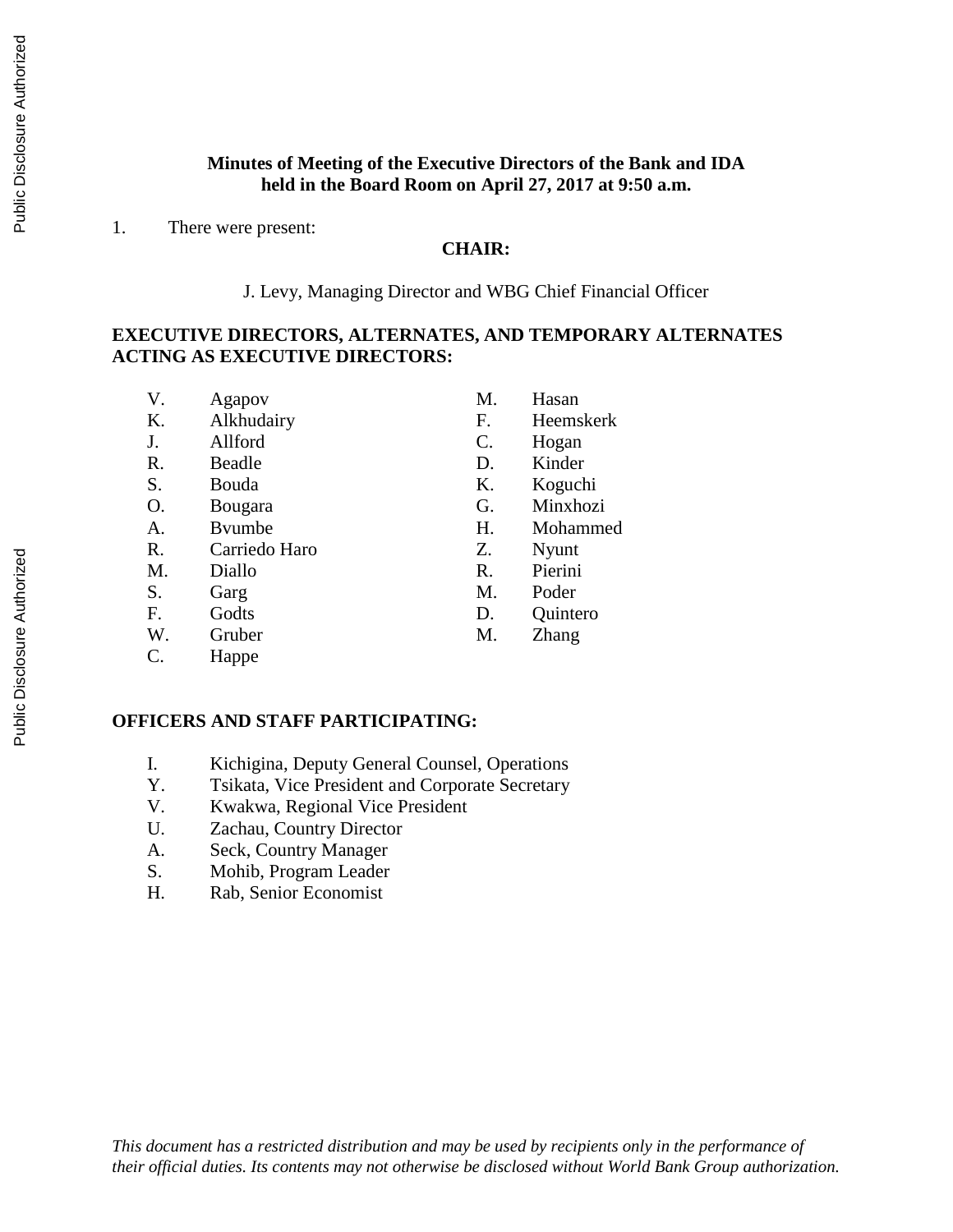### **Myanmar – Development Policy Credit – First Macroeconomic Stability and Fiscal Resilience Development Policy Operation**

2. The Executive Directors considered the President's Memorandum and Recommendation (IDA/R2017-0089, dated April 4, 2017) and approved the development policy credit to Myanmar in the amount of SDR 147.8 million (US\$200 million equivalent), for the First Macroeconomic Stability and Fiscal Resilience Development Policy Operation on the terms and conditions set out in the President's Memorandum.

### **Adjournment**

3. The meeting adjourned at 11:08 a.m.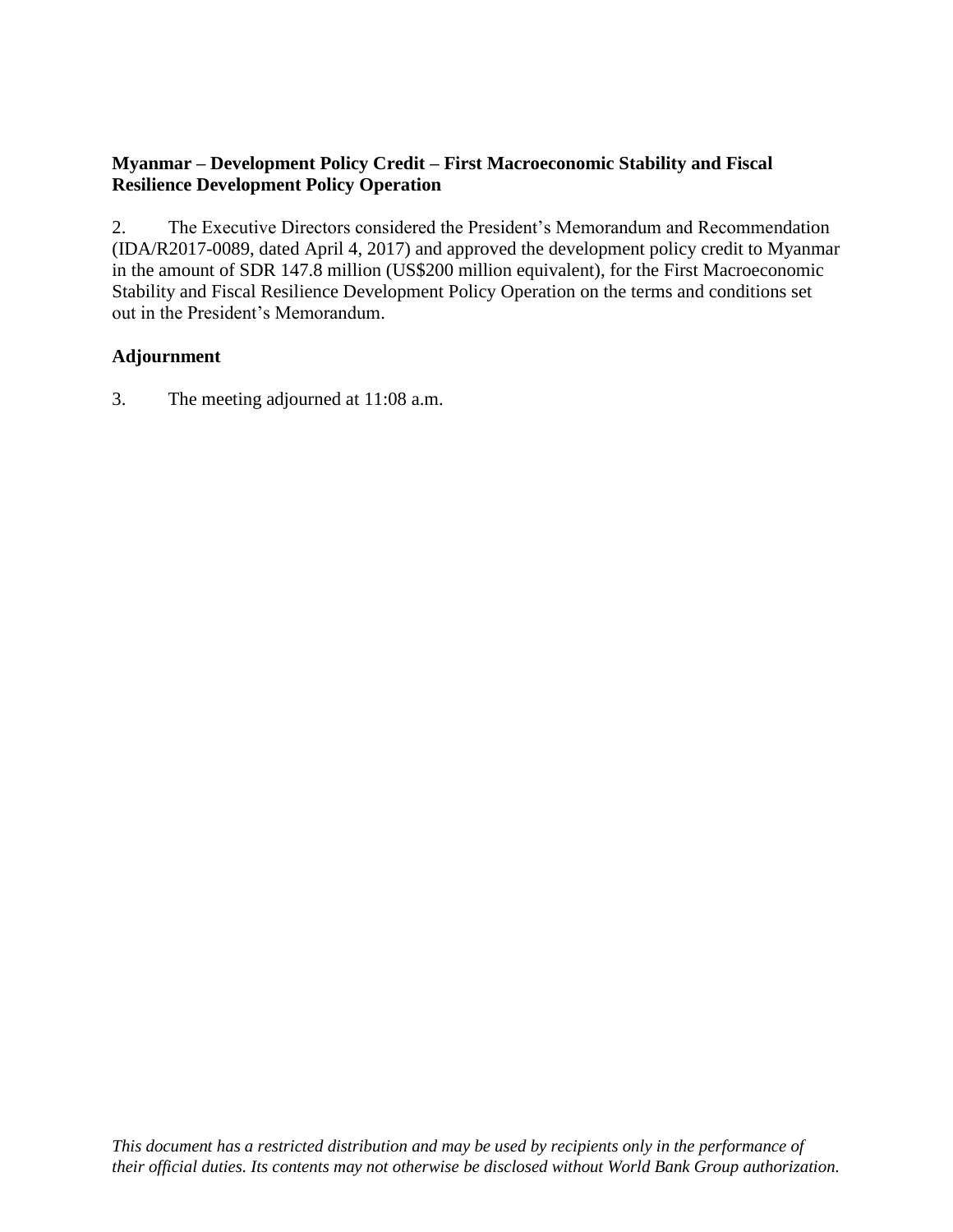FROM: Vice President & Corporate Secretary

#### **Minutes of Meeting of the Executive Directors of the Bank and IDA and the Boards of Directors of IFC and MIGA held in the Board Room on April 27, 2017 at 11:10 a.m.**

1. There were present:

#### **CHAIR:**

J. Levy, Managing Director and WBG Chief Financial Officer

### **EXECUTIVE DIRECTORS, ALTERNATES, AND TEMPORARY ALTERNATES ACTING AS EXECUTIVE DIRECTORS:**

| V.              | Agapov        | F. | Heemskerk  |
|-----------------|---------------|----|------------|
| K.              | Alkhudairy    | C. | Hogan      |
| J.              | Allford       | D. | Kinder     |
| R.              | Beadle        | H. | Mohammed   |
| S.              | Bouda         | C. | Mordini    |
| O.              | Bougara       | R. | Pierini    |
| Α.              | Byumbe        | M. | Poder      |
| R.              | Carriedo Haro | C. | Pot        |
| S.              | Garg          | D. | Quintero   |
| F.              | Godts         | T. | Shimano    |
| W.              | Gruber        | T. | Souk Aloun |
| $\mathcal{C}$ . | Happe         | Y. | Yang       |
| M.              | Hasan         |    |            |
|                 |               |    |            |

#### **OFFICERS AND STAFF PARTICIPATING:**

- I. Kichigina, Deputy General Counsel, Operations
- Y. Tsikata, Vice President and Corporate Secretary
- V. Kwakwa, Regional Vice President
- M. Diop, Vice President
- K. Kelhofer, Senior Manager
- U. Zachau, Country Director
- M. Lundell, Country Director
- G. Burningham, Country Manager
- J. Jagun-Dokunmu, Country Manager
- T. Buckley, Country Program Coordinator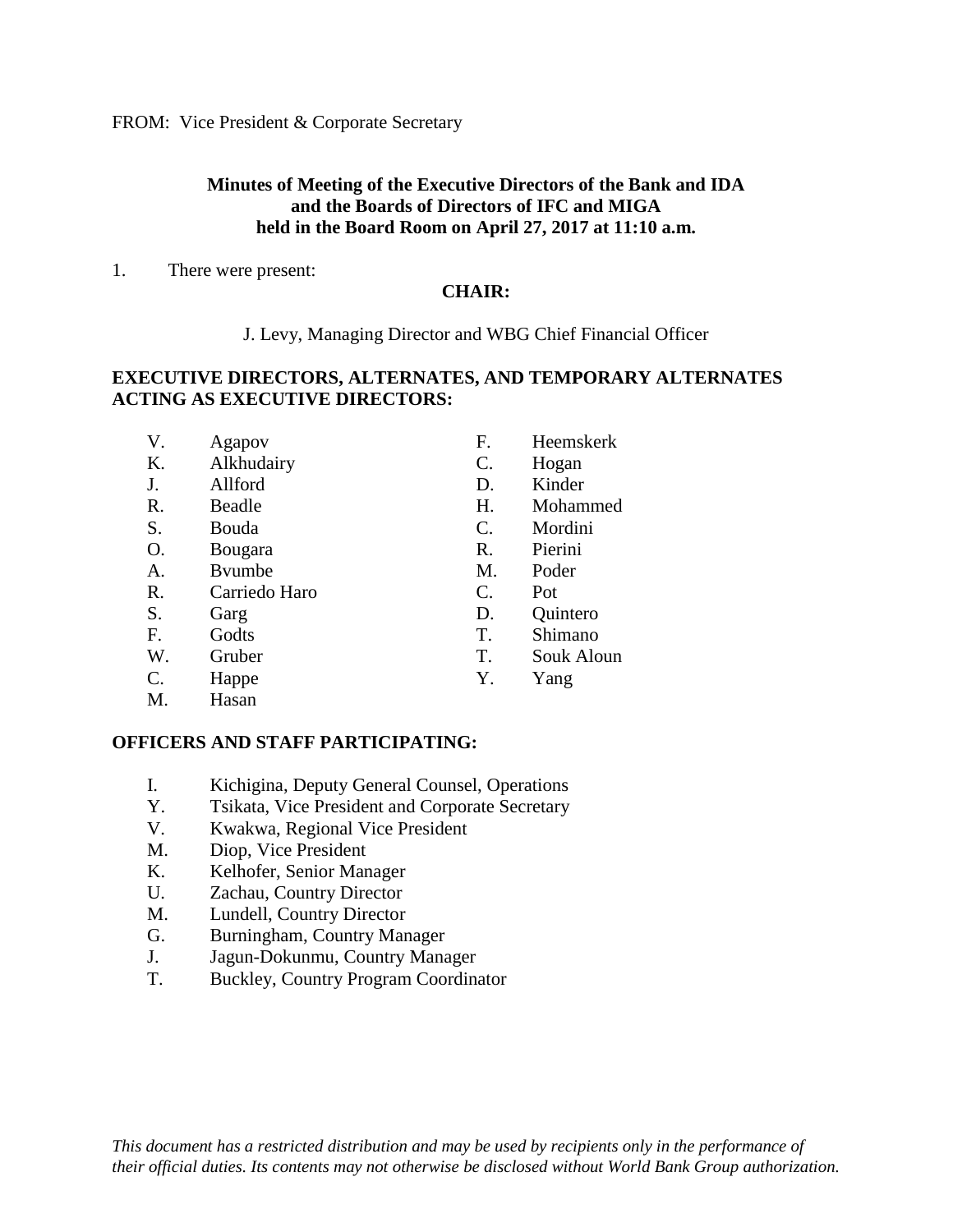## **Lao People's Democratic Republic – Country Partnership Framework**

3. The Executive Directors discussed the joint IDA/IFC/MIGA Country Partnership Framework for Lao People's Democratic Republic for the period FY17-FY21 (IDA/R2017- 0055[IFC/R2017-0047, MIGA/R2017-0014]; /1, dated March 15, 2017, and March 28, 2017, respectively).

#### **Mozambique – Country Partnership Framework**

3. The Executive Directors discussed the joint IDA/IFC/MIGA Country Partnership Framework for Mozambique for the period FY17-FY21 (IDA/R2017-0101, IFC/R2017-0076, MIGA/R2017-0023], dated April 10, 2017).

#### **Adjournment**

3. The meeting adjourned 12:05 p.m.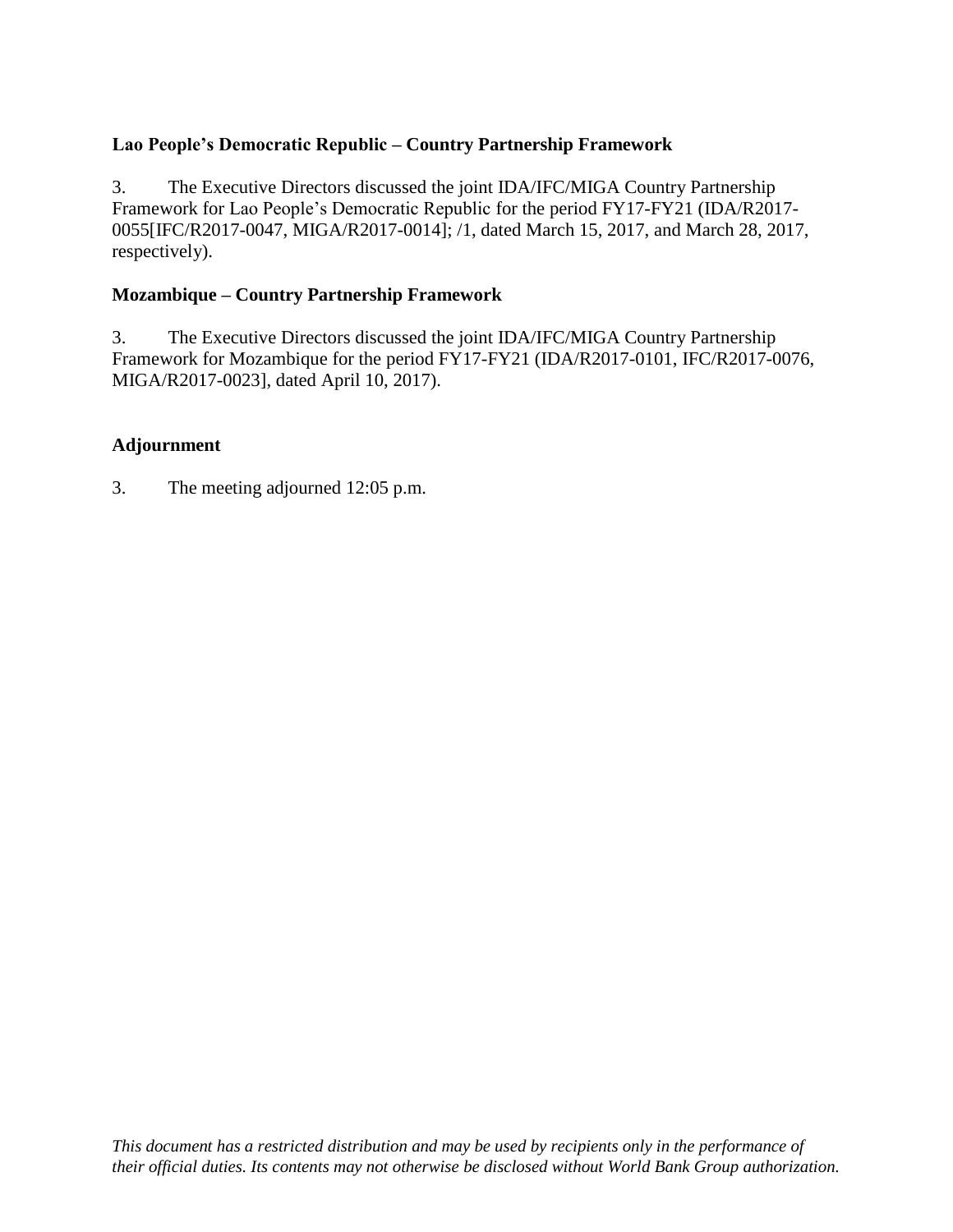#### **The following item(s) have been approved on an Absence-of-Objection Basis or have been authorized to proceed on a Streamlined Basis between April 12, 2017 and April 27, 2017**

### **THE EXECUTIVE DIRECTORS OF THE BANK AND IDA**

### **Additions to IDA Resources: Eighteenth Replenishment (Adoption of Resolution and Tally of Voting)**

1. The Executive Directors recorded their approval on April 12, 2017 of the report and the record of voting attached thereto entitled "Additions to IDA Resources: Eighteenth Replenishment (Adoption of Resolution and Tally of Voting)" (IDA/R2017-0091, dated April 3, 2017).

### **India – Loan - Capacity Augmentation of the National Waterway-1 (Jal Marg Vikas) Project**

2. The Executive Directors recorded their approval on April 12, 2017 of the loan to India in the amount of US\$375 million for the India - Capacity Augmentation of the National Waterway-1 (Jal Marg Vikas) Project on the terms and conditions set out in the President's Memorandum (R2017-0078, dated March 24, 2017).

### **India – Loan - Madhya Pradesh Urban Development Project**

3. The Executive Directors recorded their approval on April 12, 2017 of the loan to India in the amount of US\$116.2 million for the India - Madhya Pradesh Urban Development Project on the terms and conditions set out in the President's Memorandum (R2017-0080, dated March 24, 2017). Ms. Mathiasen wished to be recorded as abstaining.

### **Inspection Panel – Kenya –Water and Sanitation Service Improvement Project and Water and Sanitation Service Improvement Project Additional Financing – Report and Recommendation**

4. The Executive Directors recorded their approval on April 13, 2017 of the recommendation contained in Section F, paragraph 81 of the Report of the Inspection Panel entitled "Inspection Panel – Kenya –Water and Sanitation Service Improvement Project and Water and Sanitation Service Improvement Project Additional Financing – Report and Recommendation" (INSP/R2017- 0001, dated March 30, 2017), namely, that the Inspection Panel does not recommend an investigation.

### **Central African Republic –Grant - Reintegration of Ex-Combatants Project**

5. The Executive Directors recorded their approval on April 13, 2017 of the grant in the amount of SDR 22.2 million (US\$30 million equivalent) to Central African Republic for the Reintegration of Ex-Combatants Project on the terms and conditions set out in the President's

*This document has a restricted distribution and may be used by recipients only in the performance of their official duties. Its contents may not otherwise be disclosed without World Bank Group authorization.*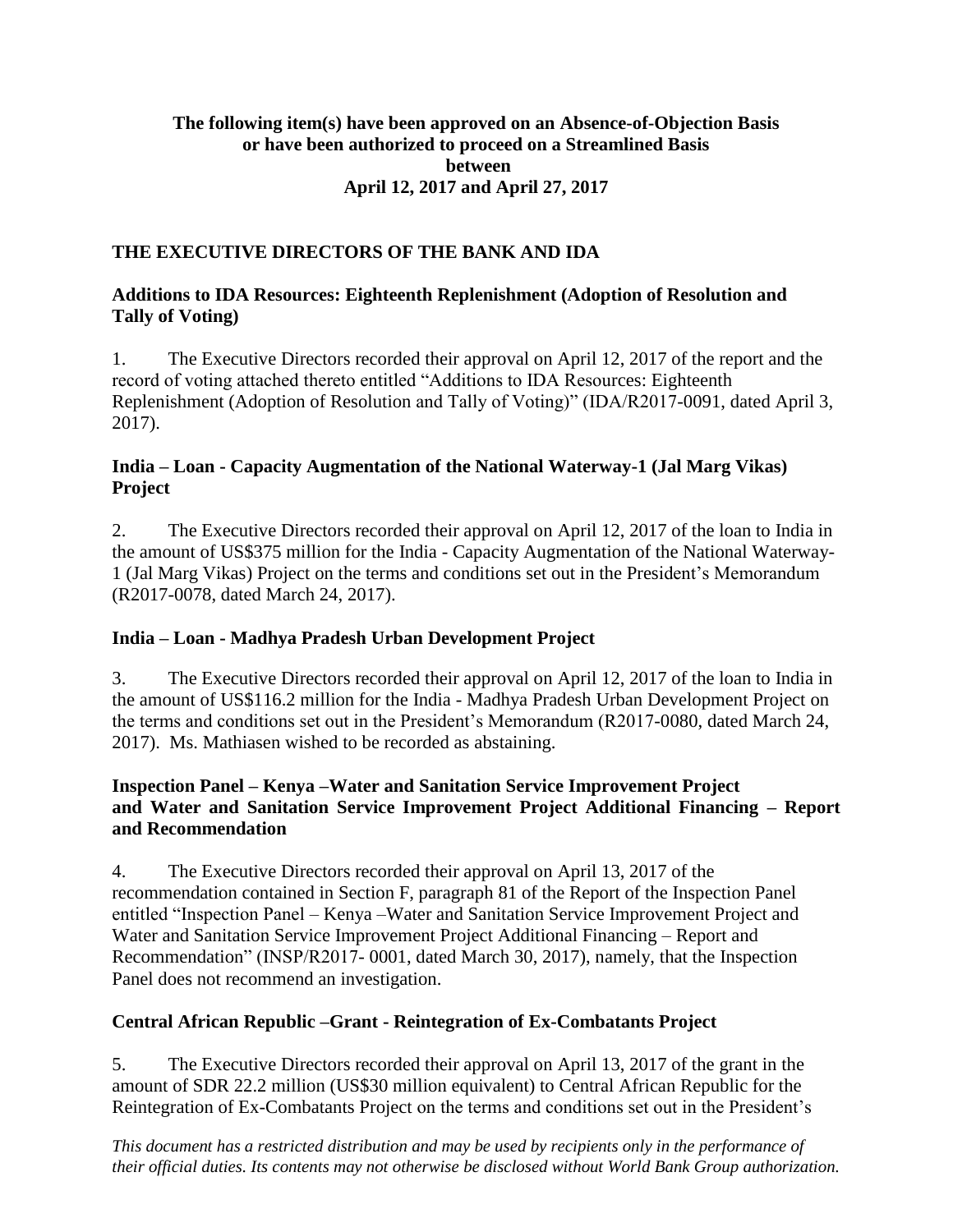Memorandum (IDA/R2017-0092, dated April 4, 2017).

## **Senegal – Additional Trust Fund Grant from the Global Environment Facility (GEF) - Stormwater Management and Climate Change Adaptation Project**

6. The Executive Directors recorded their approval on April 13, 2017 of the additional trust fund grant from the Global Environment Facility (GEF) to Senegal in the amount of US\$5,504,587 for the Stormwater Management and Climate Change Adaptation Project on the terms and conditions set out in the President's Memorandum (GEF/R2017-0008, dated March 27, 2017).

## **Nicaragua - Credit - Alliance for Education Quality Project**

7. The Executive Directors recorded their approval on April 13, 2017 of the credit to Nicaragua in the amount of US\$55 million for the Alliance for Education Quality Project on the terms and conditions set out in the President's Memorandum (IDA/R2017-0080, dated March 27, 2017).

# **Bolivia – Additional Loan - Rural Alliances Project II**

8. The Executive Directors recorded their approval on April 13, 2017 of the additional loan to Bolivia in the amount of US\$100 million for a Rural Alliances Project II on the terms and conditions set out in the President's Memorandum (R2017-0083; /3, dated March 27, 2017, and April 11, 2017, respectively).

## **Benin – Additional Credit - Agricultural Productivity and Diversification Project**

9. The Executive Directors recorded their approval on April 14, 2017 of the additional credit to the Benin in the amount of EURO 41.9 million (US\$45 million equivalent) for the Agricultural Productivity and Diversification Project on the terms and conditions set out in the President's Memorandum (IDA/R2017-0082, dated March 28, 2017).

## **Nigeria – Credit - Mineral Sector Support for Economic Diversification Project (MinDiver)**

10. The Executive Directors recorded their approval on April 14, 2017 of the credit to Nigeria in the amount of SDR 110.4 Million (US\$150 million equivalent) for the Mineral Sector Support for Economic Diversification Project (MinDiver) on the terms and conditions set out in the President's Memorandum (IDA/R2017-0085; /2, dated March 27, 2017, and March 28, 2017, respectively).

## **Togo – Additional Credit - Agriculture Sector Support Project**

11. The Executive Directors recorded their approval on April 14, 2017 of the additional credit to Togo in the amount of EUR 18.7 million (US\$20 million equivalent) for the Agriculture Sector Support Project on the terms and conditions set out in the President's Memorandum (IDA/R2017-0081, dated March 28, 2017).

*This document has a restricted distribution and may be used by recipients only in the performance of their official duties. Its contents may not otherwise be disclosed without World Bank Group authorization.*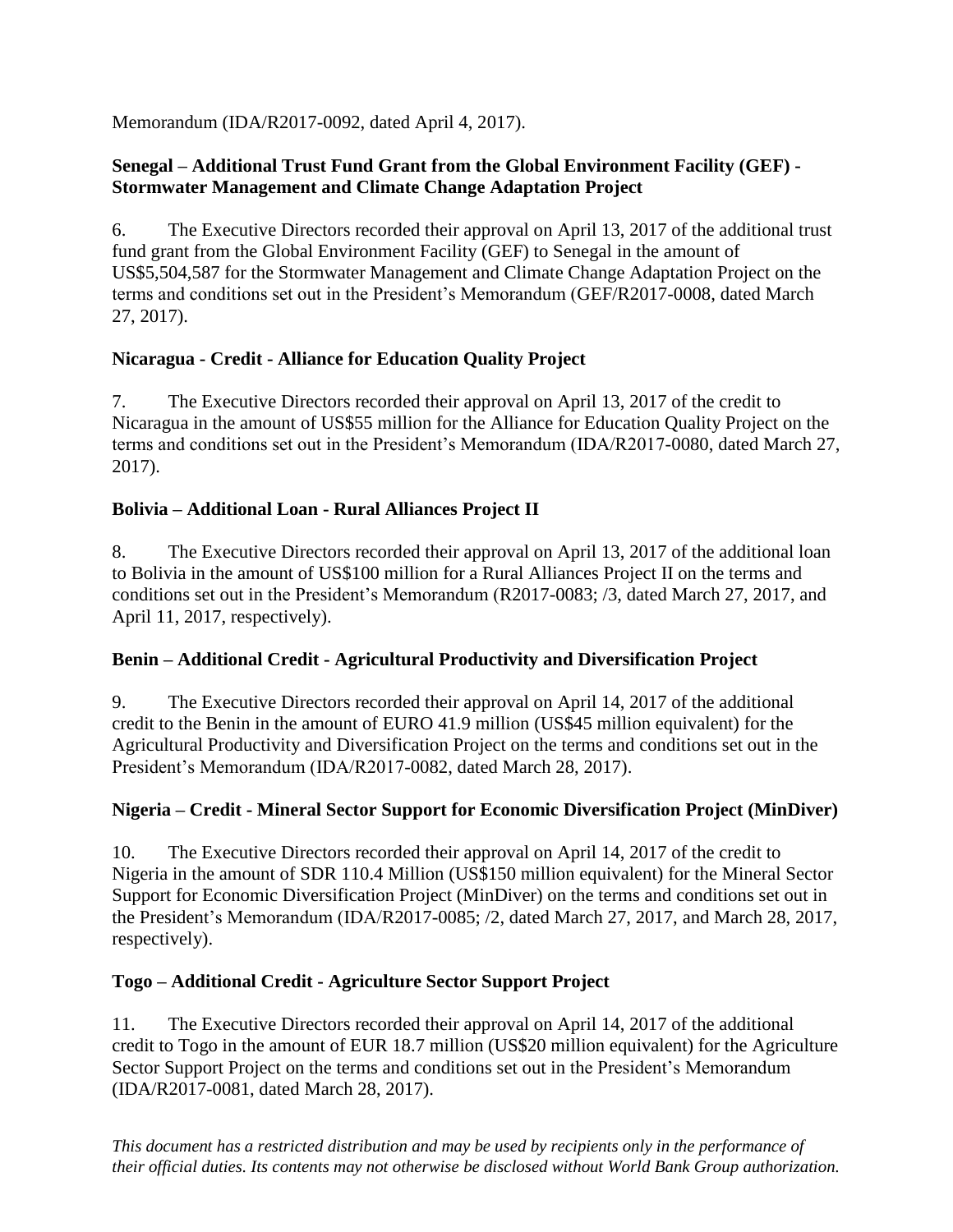## **Cambodia– Credit - Secondary Education Improvement Project**

12. The Executive Directors recorded their approval on April 14, 2017 of the credit to Cambodia in the amount of SDR29.5 million (US\$40 million equivalent) for the Secondary Education Improvement Project on the terms and conditions set out in the President's Memorandum (IDA/R2017-0079, dated March 28, 2017).

### **Cambodia– Credit - Cambodia Southeast Asia Disaster Risk Management Project**

13. The Executive Directors recorded their approval on April 14, 2017 of the credit to Cambodia in the amount of SDR44.2 million (US\$60 million equivalent) for the Cambodia Southeast Asia Disaster Risk Management Project on the terms and conditions set out in the President's Memorandum (IDA/R2017-0083, dated March 28, 2017).

## **Vietnam – Loan and Credit - Vietnam Energy Efficiency for Industrial Enterprises (VEEIE) Project**

14. The Executive Directors recorded their approval on April 14, 2017 of the loan to Vietnam in the amount US\$100 million and a credit in the amount of SDR 1.3 million (US\$1.7 million equivalent) for the Vietnam Energy Efficiency for Industrial Enterprises (VEEIE) Project on the terms and conditions set out in the President's Memorandum (R2017-0085[IDA/R2017-0084], dated March 28, 2017).

### **Kenya – Credit and Grant - Development Response to Displacement Impacts Project in the Horn of Africa**

15. The Executive Directors recorded their approval on April 26, 2017 of the credit to Kenya in the amount of SDR 73.90 million (US\$100 million equivalent) and a grant to the Intergovernmental Authority on Development (IGAD) in the amount of SDR 2.30 million (US\$3 million equivalent) for a Development Response to Displacement Impacts Project in the Horn of Africa on the terms and conditions set out in the President's Memorandum (IDA/R2017-0095, dated April 7, 2017).

### **Kenya – Additional Credit Including a Credit from IDA Crisis Response Window and Level 1 Restructuring - National Safety Net Program for Results**

16. The Executive Directors recorded their approval on April 26, 2017 of the credit to Kenya in the amount of SDR 36.8 million (US\$50 million equivalent), including US\$ 35 million from IDA Crisis Response Window to the Republic of Kenya and level 1 restructuring of the National Safety Net Program for Results on the terms and conditions set out in the President's Memorandum (IDA/R2017-0094, dated April 7, 2017).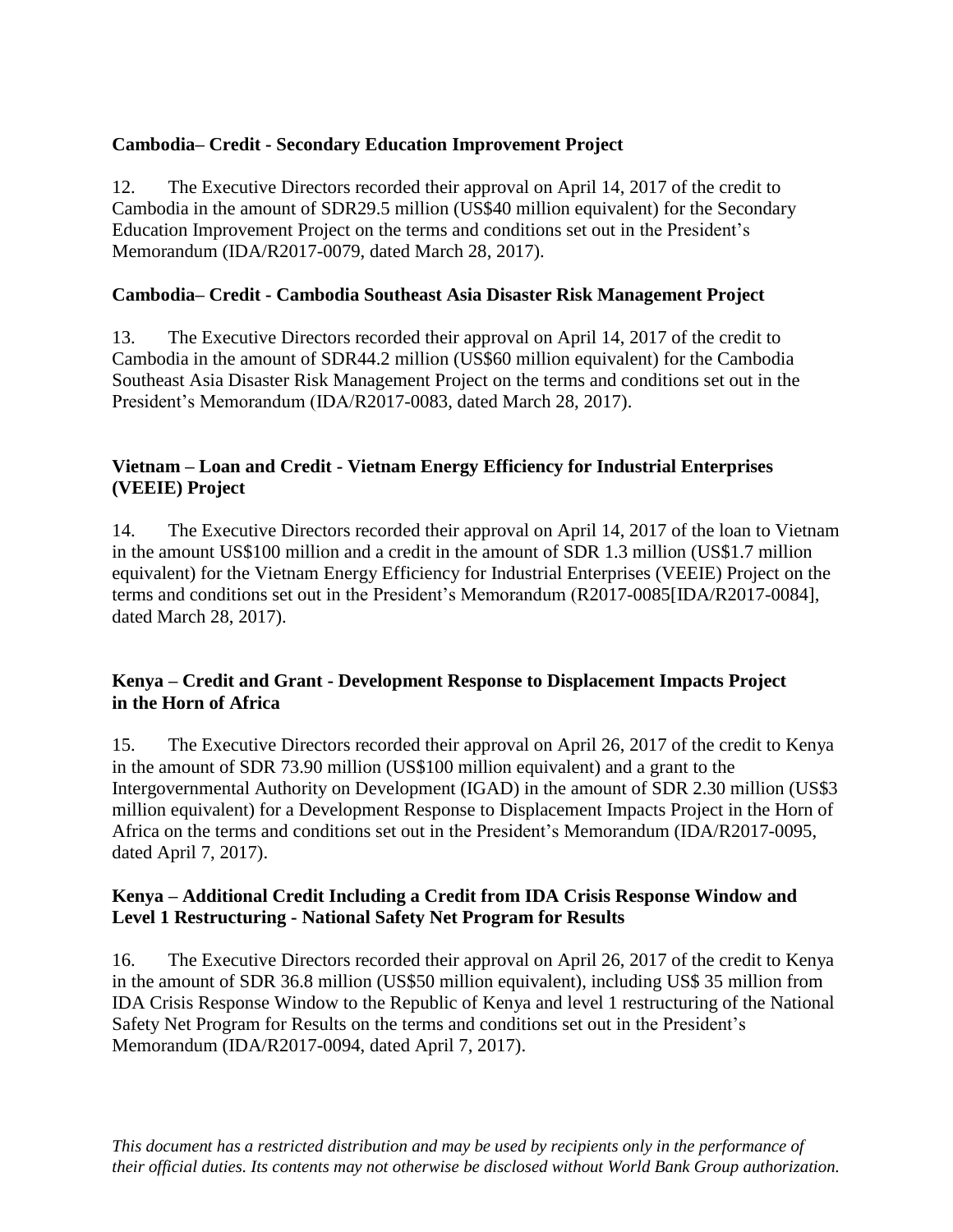### **Kenya – IDA Credit and a Credit from the Scale-Up Facility - Water and Sanitation Development Project**

17. The Executive Directors recorded their approval on April 26, 2017 of the IDA credit to Kenya in the amount in the amount of SDR 27.4 million (US\$37 million equivalent), and IDA credit from the Scale-Up Facility in the amount of Euro 248.1 million (US\$263 million equivalent) for the Water and Sanitation Development Project on the terms and conditions set out in the President's Memorandum (IDA/R2017-0096, dated April 7, 2017).

## **Senegal – Credit - Tourism and Enterprise Development Project**

18. The Executive Directors recorded their approval on April 26, 2017 of the credit to Senegal in the amount of Euro 69.8 million (US\$74.0 million equivalent) for the Tourism and Enterprise Development Project on the terms and conditions set out in the President's Memorandum (IDA/R2017-0088, dated April 7, 2017). Ms. Mathiasen wished to be recorded as abstaining.

# **Bangladesh – Credit - Power System Reliability and Efficiency Improvement Project**

19. The Executive Directors recorded their approval on April 26, 2017 of the credit to Bangladesh in the amount of EUR 55.7 million (equivalent US\$59 million) for the Power System Reliability and Efficiency Improvement Project on the terms and conditions set out in the President's Memorandum (IDA/R2017-0090, dated April 7, 2017).

## **Ghana – Grant from the Strategic Climate Fund – Dedicated Grant Mechanism for Local Communities Project**

20. The Executive Directors recorded their approval on April 26, 2017 of the Strategic Climate Fund grant to Solidaridad Network West Africa in the amount US\$5.5 million for the Ghana Dedicated Grant Mechanism for Local Communities Project on the terms and conditions set out in the President's Memorandum (IDA/R2017-0098, dated April 7, 2017).

## **Brazil - SWAp for Parana Multi-Sector Development Project - Restructuring**

21. The Executive Directors recorded their approval on April 26, 2017 of the recommendation contained in paragraph 5 of the President's Memorandum entitled "Brazil - SWAp for Parana Multi-Sector Development Project – Proposal to Restructure" (R2017-0099, dated April 17, 2017).

### **Tonga – Development Policy Grant and Development Policy Credit - Second Inclusive Growth Development Policy Operation**

22. The Executive Directors recorded their approval on April 27, 2017 of the development policy grant in the amount SDR 1.2 million (US\$ 1.65 million equivalent), and development policy credit in the amount of SDR 2.5 million (US\$ 3.35 million equivalent) to Tonga for the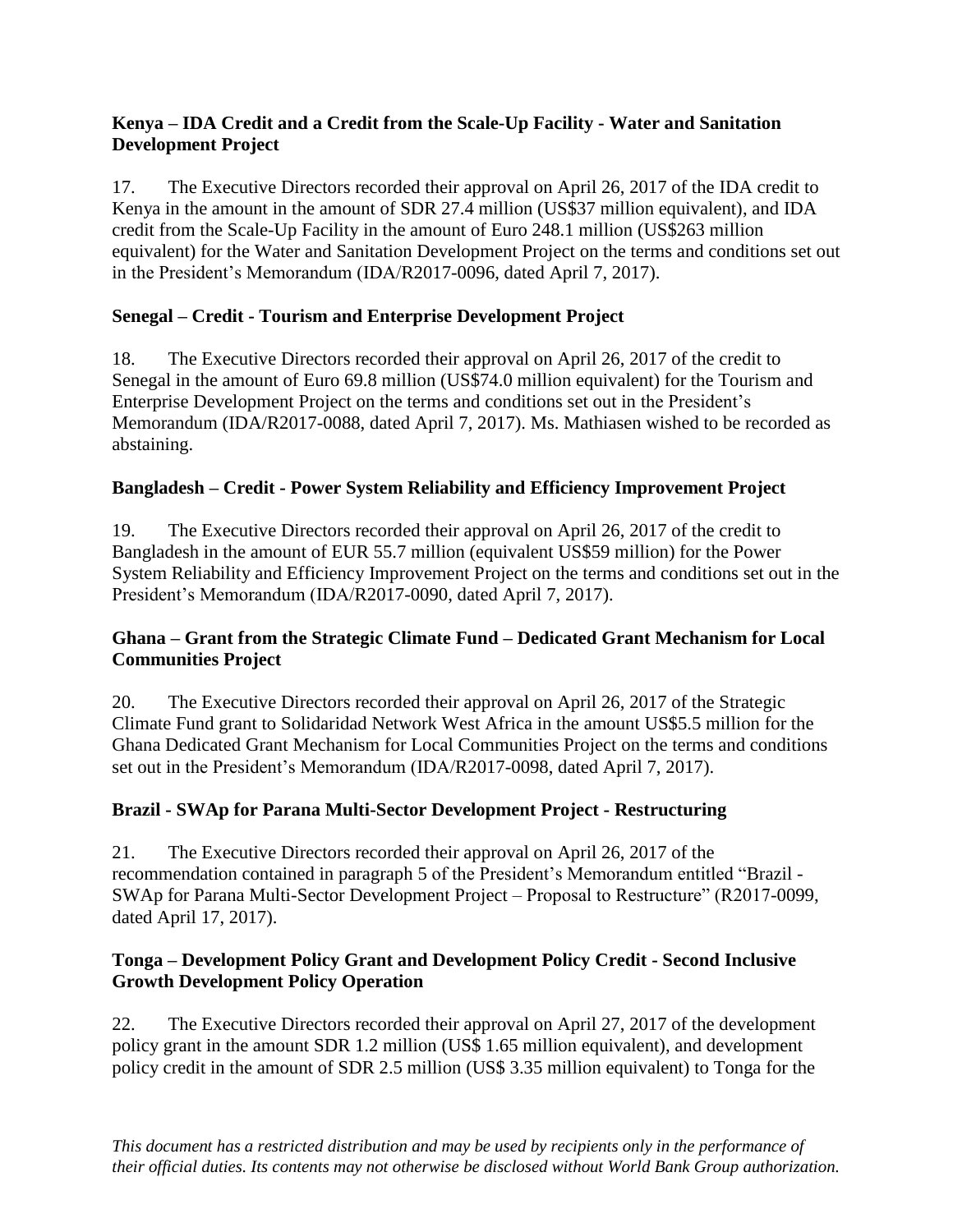Second Inclusive Growth Development Policy Operation on the terms and conditions set out in the President's Memorandum (IDA/R2017-0087, dated April 6, 2017).

# **Mongolia – Credit - Mongolia Employment Support Project**

23. The Executive Directors recorded their approval on April 27, 2017 of the credit to Mongolia in the amount of SDR 18.4 million (US\$25 million equivalent) for the Employment Support Project on the terms and conditions set out in the President's Memorandum (IDA/R2017-0097, dated April 10, 2017).

# **Timor Leste – Second Additional Credit - Road Climate Resilience Project**

24. The Executive Directors recorded their approval on April 27, 2017 of the second additional credit to Timor Leste in the amount of SDR26.00 million (US\$35.20 million equivalent) for the Road Climate Resilience Project on the terms and conditions set out in the President's Memorandum (IDA/R2017-0086, dated April 10, 2017).

#### **\*\*\*\*\*\*\*\*\*\*\*\*\*\*\*\*\*\*\*\*\*\*\*\*\*\*\*\*\*\*\*\*\*\*\*\*\*\*\*\*\*\*\*\*\*\*\*\*\*\*\*\*\*\*\*\*\*\*\*\*\*\*\*\*\*\*\*\*\*\*\*\*\*\*\*\*\***

# **THE BOARD OF DIRECTORS OF IFC**

# **Myanmar – Investment in Bel Ga Myanmar**

25. The Board of Directors authorized on April 12, 2017 investment in Myanmar - Bel Ga Myanmar (IFC/R2017-0067, dated March 31, 2017) in the form of "A" loan of up to US\$7.5 million of IFC's own account.

## **Vietnam – Investment in Pan Farm**

26. The Board of Directors authorized on April 12, 2017 an investment in Vietnam – Pan Farm (IFC/R2017-0068, dated March 31, 2016) in the form of an equity investment of up to VND 230 billion (approximately US\$10.2 million equivalent).

### **India – Investment in Clean Max Enviro Energy Solutions Private Limited for the Clean Max Equity Project**

27. The Board of Directors authorized on April 13, 2017 an investment in India – Clean Max Enviro Energy Solutions Private Limited for the Clean Max Equity Project (IFC/R2017-0070, dated April 3, 2017) in the form of a quasi-equity investment of up to US\$15 million in INR equivalent (INR 1,005 million approximately) in compulsorily convertible debentures (CCDs) that will eventually convert into common shares.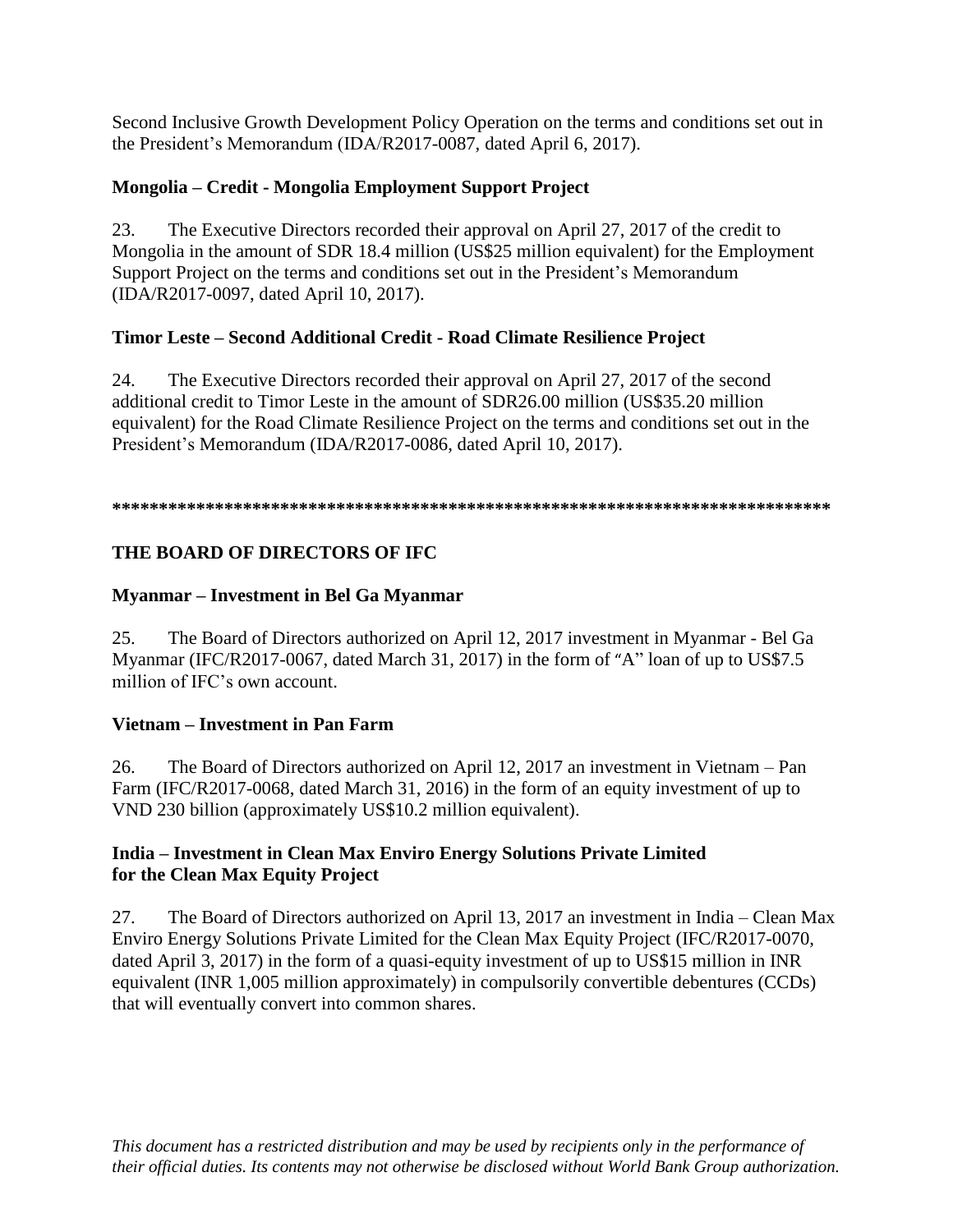## **Brazil – Investment in Banco Industrial do Brasil S.A. (BI SME)**

28. The Board of Directors authorized on April 14, 2017 an investment in Brazil – Banco Industrial do Brasil S.A. (BI SME) (IFC/R2017-0069; /1, dated April 3, 2017and May 10, 2017, respectively) consisting of a maximum debt package of US\$100 million, composed of (i) an "A" loan of up to US\$26.7 million from IFC's own account; (ii) a Managed Co-Lending Portfolio Program (MCPP) loan of up to US\$20.0 million from IFC acting in its capacity as the implementing entity for the MCPP; and (iii) a "B" loan of up to US\$80.0 million for the account of participants.

## **El Salvador – Investment in Scotiabank El Salvador, S.A. (Scotia El Salvad)**

29. The Board of Directors authorized on April 14, 2017 an investment in El Salvador – Scotiabank El Salvador, S.A. (Scotia El Salvad) (IFC/R2017-0071, dated April 4, 2017) in the form of an "A" loan of US\$50 million for IFC's own account.

## **Africa Region – Investment in GBfoods Watanmal**

30. The Board of Directors authorized on April 26, 2017 an investment in Africa Region – GBfoods Watanmal (IFC/R2017-0074, dated April 14, 2017) in the form of a co-investment of up to US\$15.5 million alongside Helios Investors III LP (Project# 34569, IFC/R2014-0410) to fund the acquisition and integration of two successful fast moving consumer goods businesses, GBfoods (GBf) and Watanmal Group.

## **Indonesia – Investment in IDS Medical Systems Group Ltd. for the Quantum Project**

31. The Board of Directors authorized on April 26, 2017 an investment in Indonesia – IDS Medical Systems Group Ltd. for the Quantum Project (IFC/R2017-0075, dated April 14, 2017) in the form of an equity investment of up to US\$60 million to purchase new shares in IDS Medical Systems Group Ltd.

## **Thailand – Investment in TMB Bank Public Company Limited (TMB RSF 2)**

32. The Board of Directors authorized on April 26, 2017 an investment in Thailand – TMB Bank Public Company Limited (TMB RSF 2) (IFC/R2017-0077, dated April 14, 2017) in the form of an unfunded RSF of Thai Baht equivalent of up to US\$100 million (approximately THB3.48 billion) provided to TMB.

## **Romania –Investment in Motoractive IFN S.A. (Garanti Leasing Romania)**

33. The Board of Directors authorized on April 26, 2017 an investment in Romania – Motoractive IFN S.A. (Garanti Leasing Romania) (IFC/R2017-0079, dated April 14, 2017) in the form of a senior loan of up to EUR5.5 million (US\$5.9 million equivalent) to Motoractive IFN S.A. (Garanti Leasing Romania) for IFC's own account.